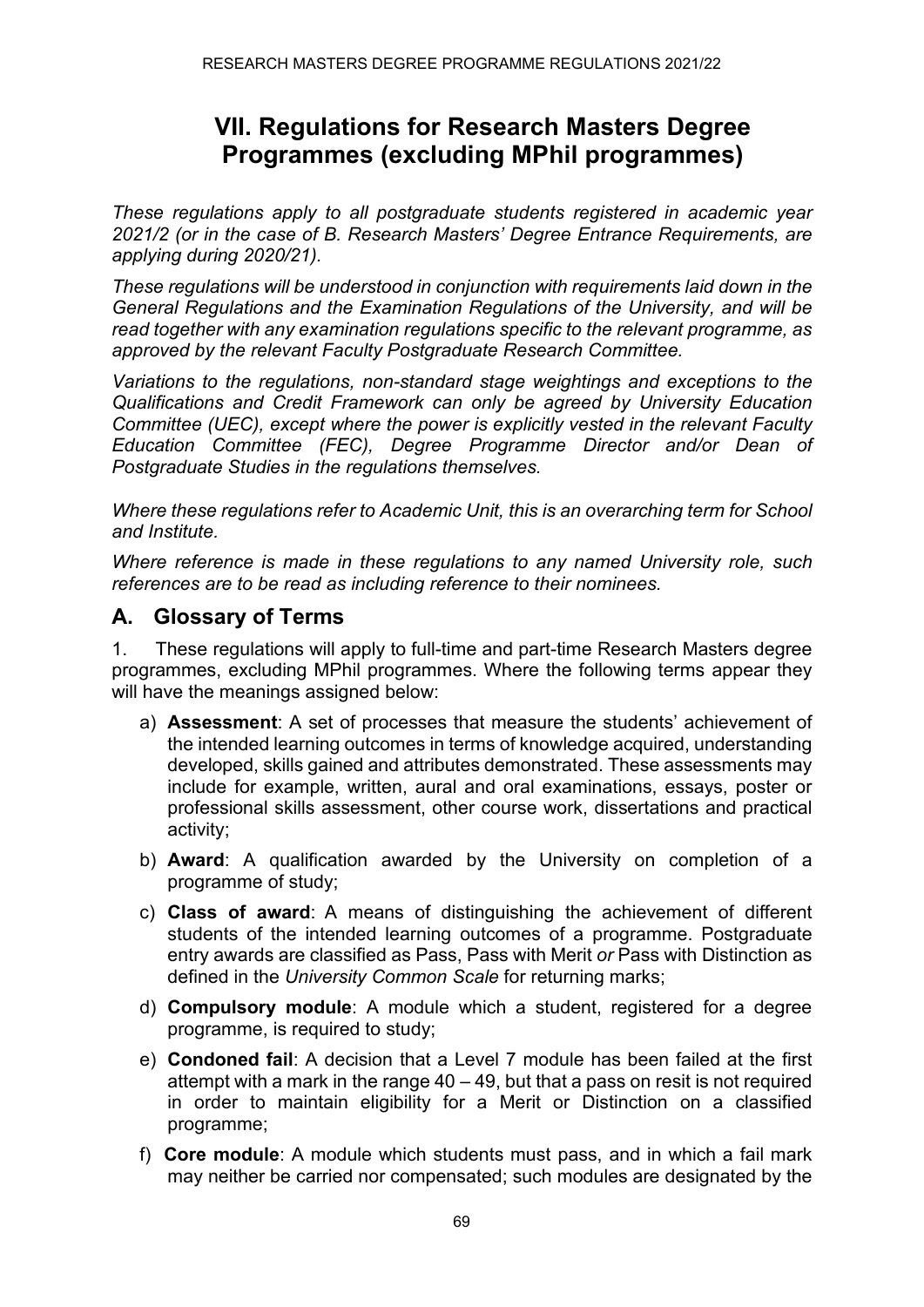Board of Studies as essential for progression to a further stage of the programme or for further study in a further module and will clearly be shown as core in the programme regulations;

- g) **Credit**: A quantitative measure of learning effort. The size of a module, measured by reference to student learning time so that for every 10 credits a student is expected to spend 100 hours in a combination of programmed activities, independent study and assessment;
- h) **Degree Programme Director**: A member of University academic staff who is responsible for the day-to-day management of a degree programme;
- i) **Degree programme Regulations**: The regulations approved by the University for a particular programme of study;
- j) **Dissertation**: An exercise in research or scholarship forming part of the student's programme of study;
- k) **Entry award**: The award for which a student is registered;
- l) **Exit award**: Awarded where a student does not satisfy the requirements for the award on which they are registered, but meets the requirements of an award with fewer credits (e.g., postgraduate certificate or a postgraduate diploma):
- m) **Module**: A discrete component of a programme of study that has stated intended learning outcomes, teaching and learning opportunities designed to achieve those outcomes and assessment tasks designed to enable students to demonstrate achievement of the outcomes. Modules are allocated credit values and have a defined level;
- n) **Non-modular aggregated assessment**: Assessment having the purpose of assessing a student's cross-modular understanding;
- o) **Postgraduate academic year**: An academic year from the first day of the first semester to two weeks before the start of the following academic year (i.e. September to September). Some programmes may have alternative start dates;
- p) **Postgraduate Certificate**: A programme or exit award comprising 60 credits in line with the University's *Qualifications and Credit Framework, with at least 40 of at Level 7*;
- q) **Postgraduate Diploma**: A programme or exit award comprising 120 credits in line with the University's *Qualifications and Credit Framework, with at least 90 credits at Level 7*;
- r) **Research Masters Degree programme**: A tailor-made programme that reflects specific research themes and aims incorporating, research preparation. A programme comprising at least 180 credits of which at least 80 credits will be dedicated to the research project/ dissertation, as outlined in the University's *Qualifications and Credit Framework;*
- s) **Stage**: A sub-division of a programme, for example into a taught element and a dissertation element, which, if present in a programme, must be clearly defined in the individual programme regulations. Where such stages are defined, the requirements relating to progression from one stage to the next must be stated in the programme regulations;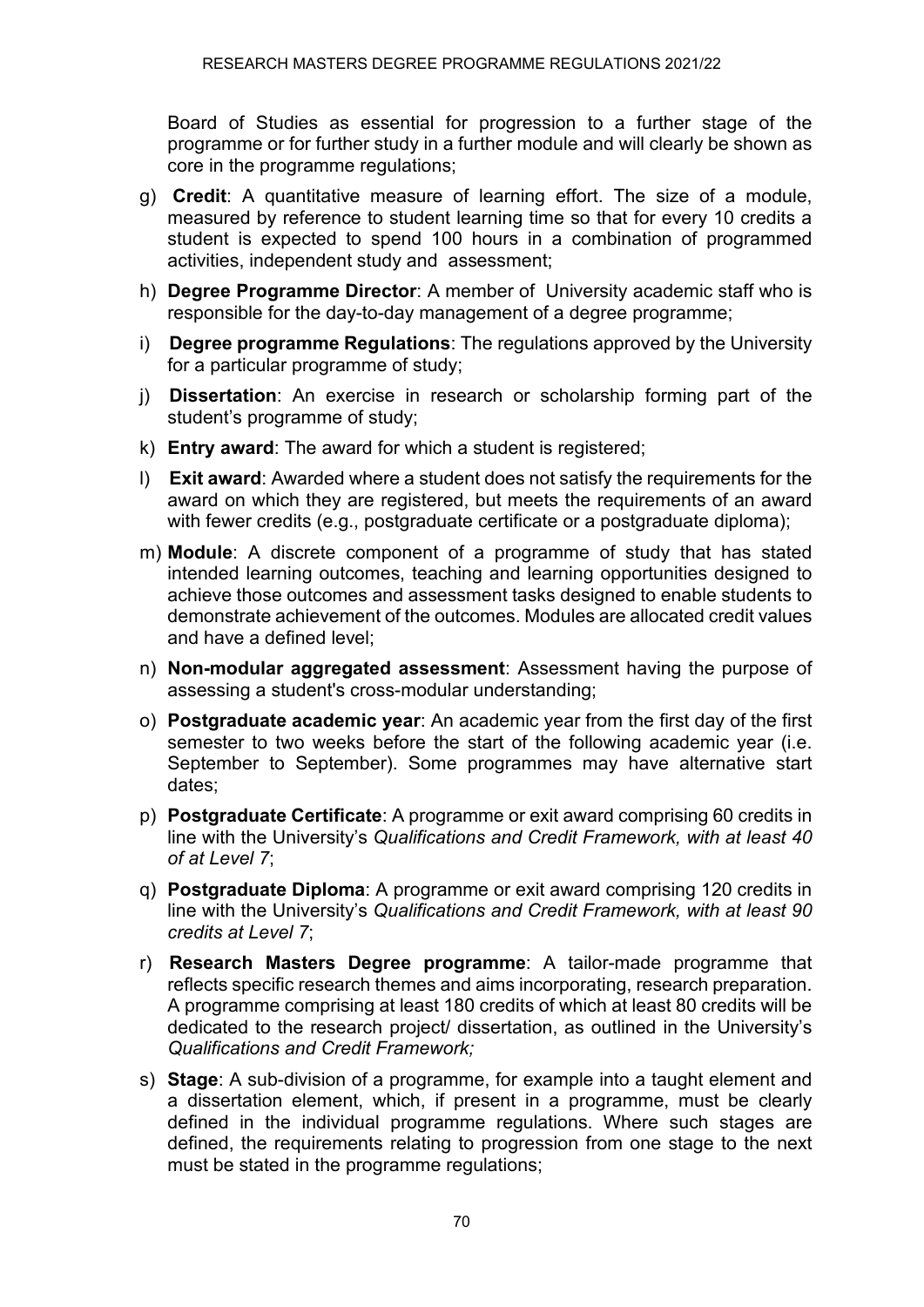- t) **Taught element**: The remainder of the Research Master programme once the dissertation is excluded;
- u) **University Common Scale**: The scale for the return of marks as set out in *Taught Programme Regulations – Specific Progression and Classification Rules*. The scale defines the range of marks to be given to represent degree classifications and is designed to ensure consistency and fairness to students across all modules.

## **B. Research Masters Degree Entrance Requirements**

- 2. Before being admitted to a Research Masters degree programme, you need to:
	- a) Be a graduate of this or another approved University or degree-awarding body or holds other qualifications approved by the relevant Dean of Postgraduate Studies; *and*
	- b) Satisfy such additional requirements for admission as may be set out in the relevant programme regulations or otherwise published by the University and approved by the relevant Dean of Postgraduate Studies.

Where you do not satisfy the requirements above, a selector may nevertheless make a conditional or unconditional offer to you, subject to being satisfied that you are, or will be on achievement of any conditions stipulated in the offer, likely to succeed on the programme of study.

## **C. Preconditions for an Award**

- 3. Before being awarded a Research Masters degree, or the appropriate exit award, you must:
	- a) Register for and make satisfactory progress in the relevant full-time or part-time programme of study as prescribed by the programme regulations; *and*
	- b) Satisfy the examiners under the relevant Assessment Regulations and the programme regulations;
	- c) Satisfy any conditions in the relevant programme regulations which define progress leading to the dissertation element of the programme.

## **D. Patterns of Study**

4. The standard pattern of study and the number of stages for an award will be as prescribed in *The Qualifications and Credit Framework* and the relevant programme regulations. Exceptions to the *Qualifications and Credit Framework* can only be agreed by the University Education Committee.

5. A Degree Programme Director has the discretion to permit you to commence the programme at the start of Semester 2 and complete the programme in the following academic year.

6. At the discretion of the Degree Programme Director, you may be permitted to transfer from full-time to part-time study (and vice versa). This is subject to specific arrangements being agreed by the Degree Programme Director to accommodate the part-time study pattern and should be reported to the Board of Studies and Graduate School. This is also subject to you having appropriate immigration status. International students should seek advice from the [Visa Team.](http://www.ncl.ac.uk/students/progress/visa/) Part-time students will be required to pass each stage of the part-time programme.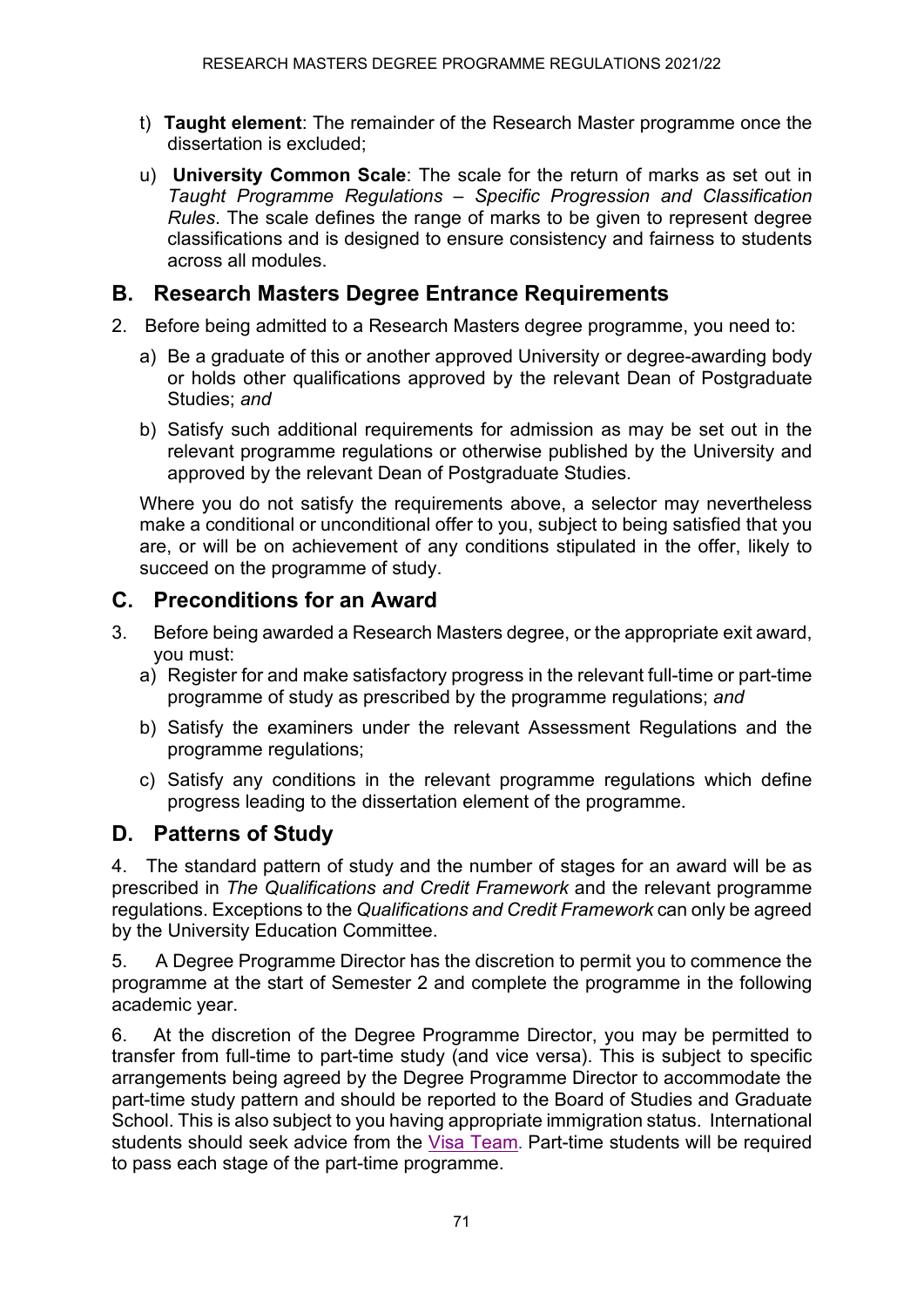7. The Degree Programme Directors of both programmes may permit you to transfer programme during the academic year, provided there is significant overlap in the modules previously studied.

8. Where a transfer is considered for a Student visa holder, you should be aware that a further visa application may be required as part of the process. You should seek guidance from the Visa Team.

9. All transfers will be reported to relevant Schools and the Graduate School. All transfer arrangements are subject to you having the appropriate immigration status. International students should seek f advice from the [Visa Team.](http://www.ncl.ac.uk/students/progress/visa/))

10. You may select modules other than those prescribed in your degree programme regulations with permission from your Degree Programme Director. However, such permission cannot override the provisions of 'III Progress Regulations for Taught Programmes - B Module Registration' or the requirements of the [Qualification and](https://www.ncl.ac.uk/ltds/governance/modules/qualifications/)  [Credit Framework.](https://www.ncl.ac.uk/ltds/governance/modules/qualifications/) In exercising this power, the Degree Programme Director will take account of relevant credit transfer or recognition of prior learning, the requirements of accrediting bodies, fairness within the cohort and the level and relevance to the programme of any alternative module selected. All such variations will be reported to the School and Graduate School.

11. You will not be permitted to select modules of more than 70 credits in either semester one or semester two. However, a Degree Programme Director may also approve exceptional variations to this standard, taking into account the workload implications and on the understanding that the student is fully aware of the consequences.

12. You will not be permitted to register for a module that is a substitution for a module previously studied.

## **E. General Provisions Governing Attendance and Progress**

#### Length of Study

13. If you are a full-time student, you are normally expected to complete the programme in 1 year. If you are a part-time student, you are normally expected to complete the programme in 2 years.

14. Where there are no programme-specific regulations regarding length of study, the maximum time for you to is 4 years.

#### Satisfactory Progress

15. You are required to make satisfactory progress in your programme of study and, during each semester, your progress in all modules will be reviewed by the Degree Programme Director.

16. Failure to make satisfactory progress may be grounds for:

- a) Further monitoring of your progress, or requiring the submission of written work in addition to that required by the programme regulations, where there is a clear academic rationale;
- b) Delay of your attempt at the whole assessment for the module(s) concerned to the August/September resit examinations, or equivalent resit period, in the same academic year. Where such a delay is imposed, the attempt will count as the second attempt;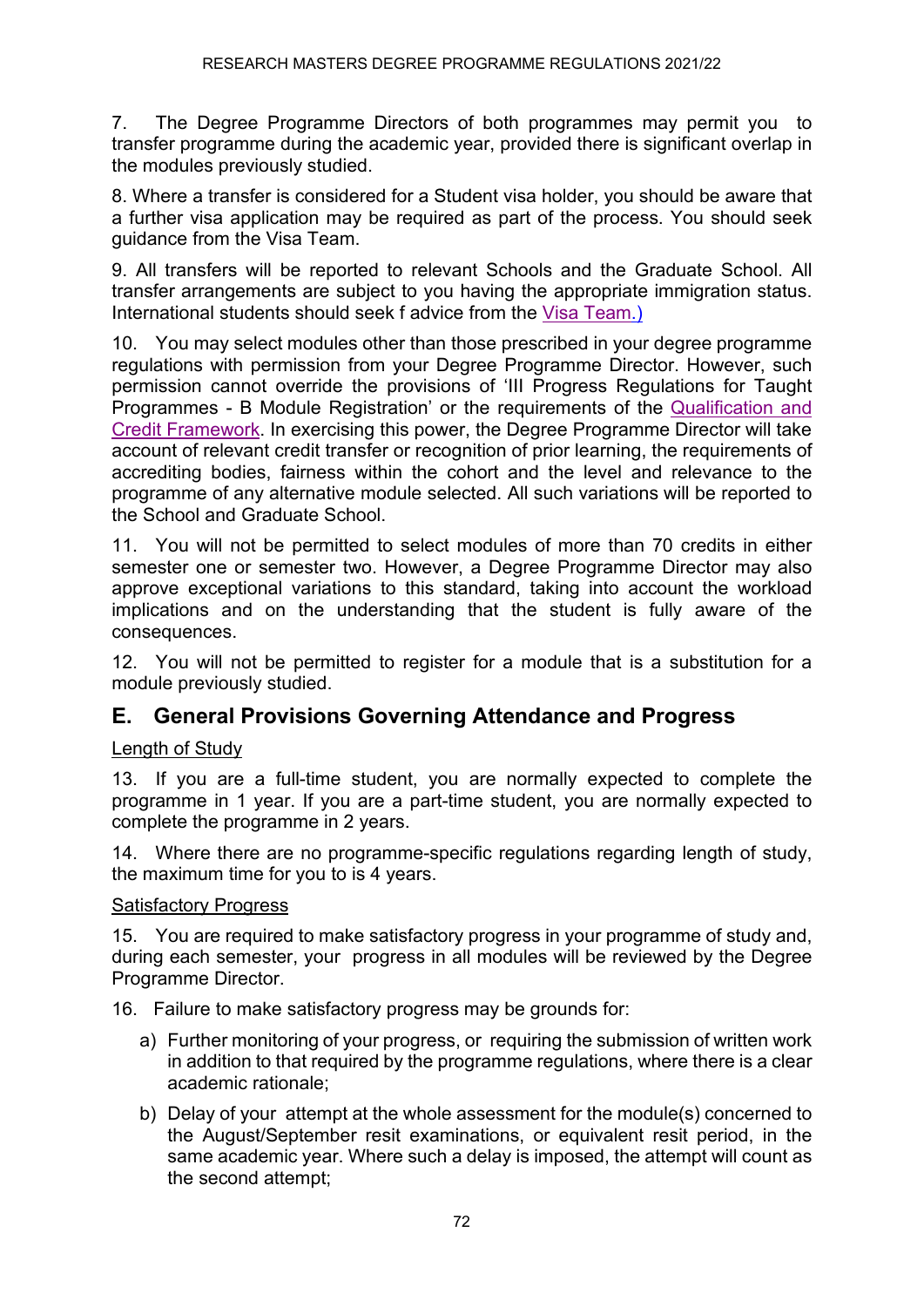c) Interruption or termination of your programme of study.

#### Evidence of Failure to make Satisfactory Progress

- 17. Any of the following may constitute failure to make satisfactory progress:
	- a) Failure to attend for interview with your Personal Tutor, Degree Programme Director or other academic staff as required in connection with failure to attend your programme of study or failure to make satisfactory progress;

<http://www.ncl.ac.uk/ltds/assets/documents/qsh-personaltutoring-fwk.pdf>

- b) Failure to attend regularly your programme of study without good cause;
- c) Failure to perform adequately, or satisfy the examiners, in work prescribed for your programme of study;
- d) Failure to submit written work required under your programme regulations (whether or not such work counts for assessment purposes) at the required time;
- e) Failure to attend examinations or pass the prescribed examinations for your programme; provisional examination results may be used as such evidence;
- f) Failure to attend as required for dissertation supervision, failure to submit evidence of progress as required by your Research Dissertation Supervisor or to submit your dissertation by the date stipulated;
- g) Failure to attend English language assessment and attend in-sessional English language classes as directed by your Degree Programme Director;
- h) Failure to attend or complete satisfactorily an INTO pre-sessional programme;
- i) Failure to attend briefings relating to health and safety, especially as they apply to laboratory work, and to pass any assessments in relation to these briefings that are designed to ensure that you are safe to operate in that environment;
- j) If you are an international student who is in breach of your visa conditions, please refer to General Regulations I 33-34.

*You are expected to acquaint yourself with the attendance and submission requirements for lectures, seminars, tutorials, practicals, laboratory work, language classes, performances, fieldwork and examinations as well as with dissertation supervisions for your programme of study.*

#### Procedure for Dealing with Unsatisfactory Progress

18. If your progress is considered unsatisfactory by the Degree Programme Director, you will be notified in writing of the reasons for this, invited to make a written response and given the opportunity of an interview with your Degree Programme Director. Following this notice and any interview, and taking account of all known circumstances, your Degree Programme Director may:

- a) take further action under regulation E16 (a) or (b);
- b) take further action under regulation E16 (c) in consultation with the appropriate Dean of Postgraduate Studies, provided that you were invited to attend an interview, including notice that the interruption or termination of your programme was likely to be considered, and advised to bring details of any medical or personal circumstances (with evidence) relevant to your progress.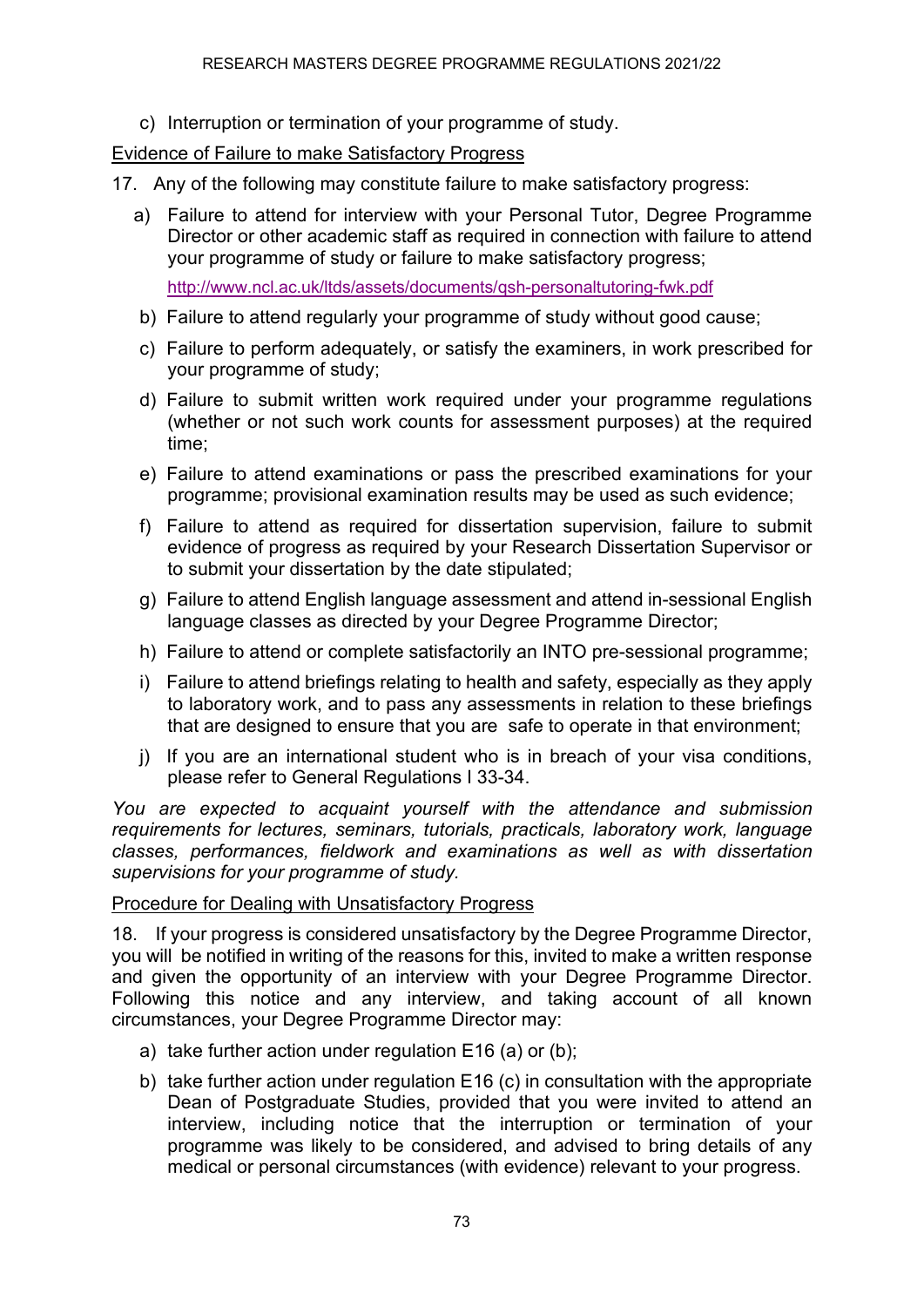#### Appeals against Penalties for Unsatisfactory Progress

19. You may appeal against action taken under regulation E16 by submitting a Level 1 Academic Query under the [Academic Queries and Appeals procedure](https://www.ncl.ac.uk/students/progress/Regulations/Procedures/appeals.htm) within 14 calendar days of the written notification of the action.

20. Even though discussion and correspondence about unsatisfactory progress may be ongoing, the University may be obliged to report you to the Home Office, if you are an International student who has failed to attend timetabled taught sessions. The report to the Home Office may necessitate termination of your studies at the University under General Regulation I 34.

## **F. Study Undertaken Outside the University**

21. You may be permitted by your Degree Programme Director on the recommendation of your Research Dissertation Supervisor, to study outside the University (or an approved campus) for more than one month. You should normally seek approval three months in advance of the start of the period of outside study, where possible, and the Degree Programme Director should be satisfied before the beginning of the period of study that:

- a) you will have access to adequate facilities, resources and appropriate research training;
- b) you will have sufficient time available for study and research;
- c) appropriate arrangements have been made for your supervision and progress monitoring during the period of study outside the University, including arrangements for your Research Dissertation Supervisor to maintain contact with and to meet with you, in accordance with requirements stated in the Code of Practice for Research Degree programmes and as often as is necessary;
- d) appropriate arrangements have been made in any case where you are attached to or working at an institution outside the University and are offered local supervision and support by staff at that institution;
- e) any relevant health and safety issues have been considered and approved by the Head of Academic Unit in line with University guidelines and University Insurance policies.

All approvals should be reported to the School and the Graduate School.

All study visits, of any duration to high-risk location must also be signed off by the Degree Programme Director, or Faculty PVC under certain circumstances (more information is available in the [Guidance for Postgraduate Student Travel.](https://www.ncl.ac.uk/media/wwwnclacuk/studentprogress/files/pgr/2020/PGR%20Student%20Travel%20Guidance%20December%202020.pdf)

#### *Notes:*

*(i) that periods of study outside the University of less than one month should be agreed within a student's* Academic Unit *and you should complete a Student Notice of Absence form.*

*(ii) that if you are permitted to undertake part of your study outside of the University you are still required to:*

- • *pay the standard fees whilst within candidature, unless alternative arrangements were approved as part of the admission process;*
- *have your attendance monitored on the programme;*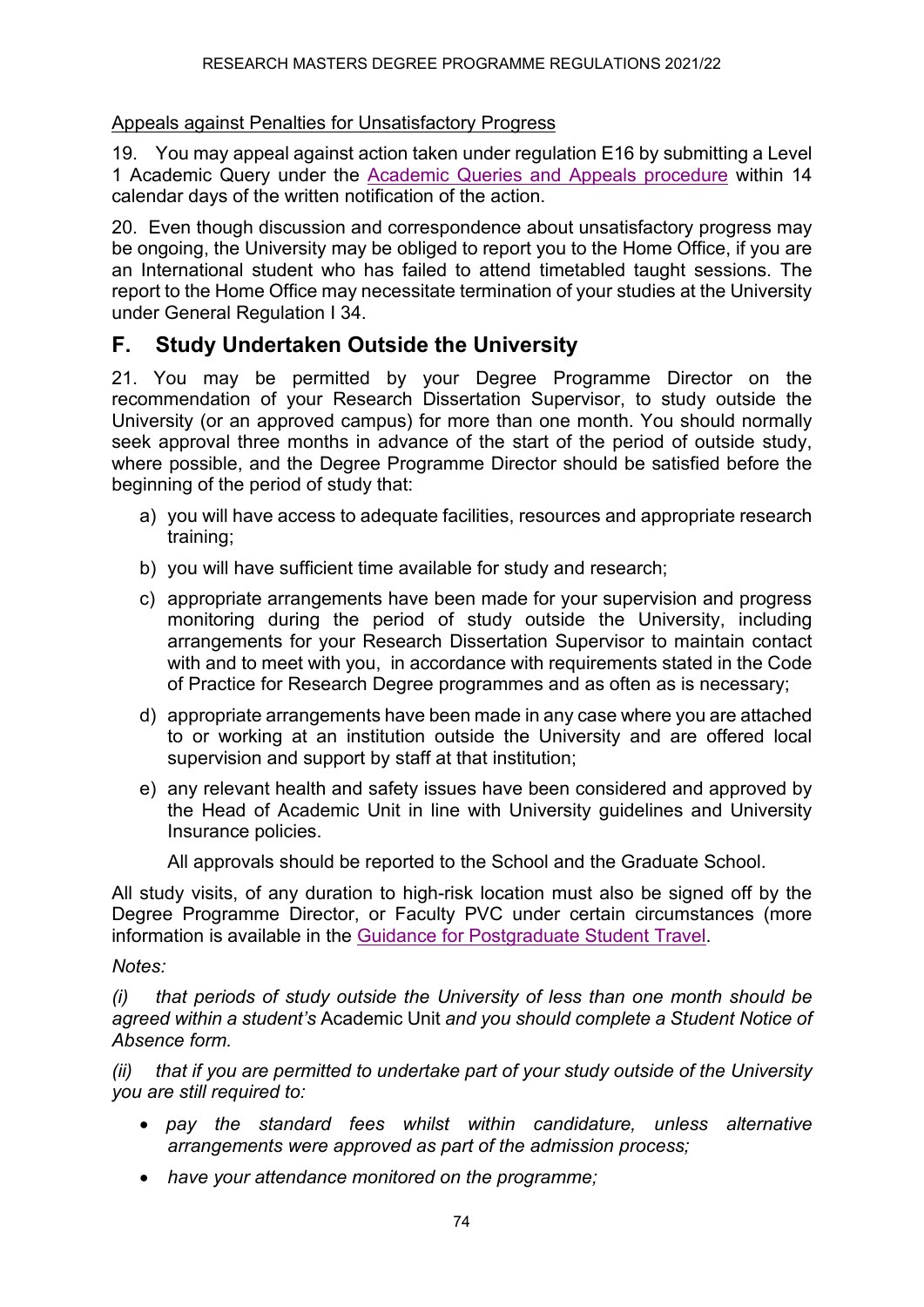• *adhere to your deadline for research dissertation submission, unless an extension or interruption of studies has been agreed as part of the outside study approval.*

*(iii) that it is unlikely that* that an outside study request will be approved in the month before your research dissertation submission deadline.

*Notes for Student Visa Holders*

*(iv) you are required to inform the University if you are away from Newcastle (or approved campus) as a condition of your visa sponsorship.*

*(v) if you leave the UK to write-up in your home country or elsewhere, you will normally have your visa curtailed.*

### **G. Assessment**

22. There is one final mark for each module but, where module outlines so specify, you may be required to meet a prescribed threshold in specific 'essential' components of a module in order to be deemed to have passed the module overall. The module outline must indicate components for which such thresholds apply and must make clear the consequence of failing to meet the threshold: either failure in the module with a fail mark returned, or a deferred pass in which the component failure may be redeemed as part of the same attempt without any increase in the original mark. In addition, module outlines may specify 'zero weighted pass/fail assessments', i.e., assessments that do not contribute to the module mark but that must be passed in order to pass the module.

23. The modes of assessment permitted will be those specified in the degree programme regulations, programme specifications, module specifications and handbook. Where the assessment does not take the form of written examinations, rules to be observed by you (for example, in relation to the size, form and submission dates for examinable coursework or dissertations, and including rules governing the arrangements for the retention and recall of assessed work) will be those specified in the degree programme handbook.

24. Any late submission of an assessment or dissertation will be considered in line with the University's [Submission of Work Policy.](http://www.ncl.ac.uk/ltds/assets/documents/qsh-assmt-assessedwork-policy.pdf)

## **H. Provisions for Interruption of Progress**

25. The University reserves the right to suspend or terminate your studies. This will generally be in accordance with normal academic regulations or student procedures noted within University Regulations.

26. In such cases you will have the right to appeal under the Academic Queries and Appeals procedure.

#### Exclusion for Delayed Progress

- 27. a) If you are a full-time student following a one-year programme and you are more than one year overdue;
	- b) If you are a full-time student following a programme longer than one year and you are more than two years overdue; *or*
	- c) If you are a part-time student who is more than two years overdue.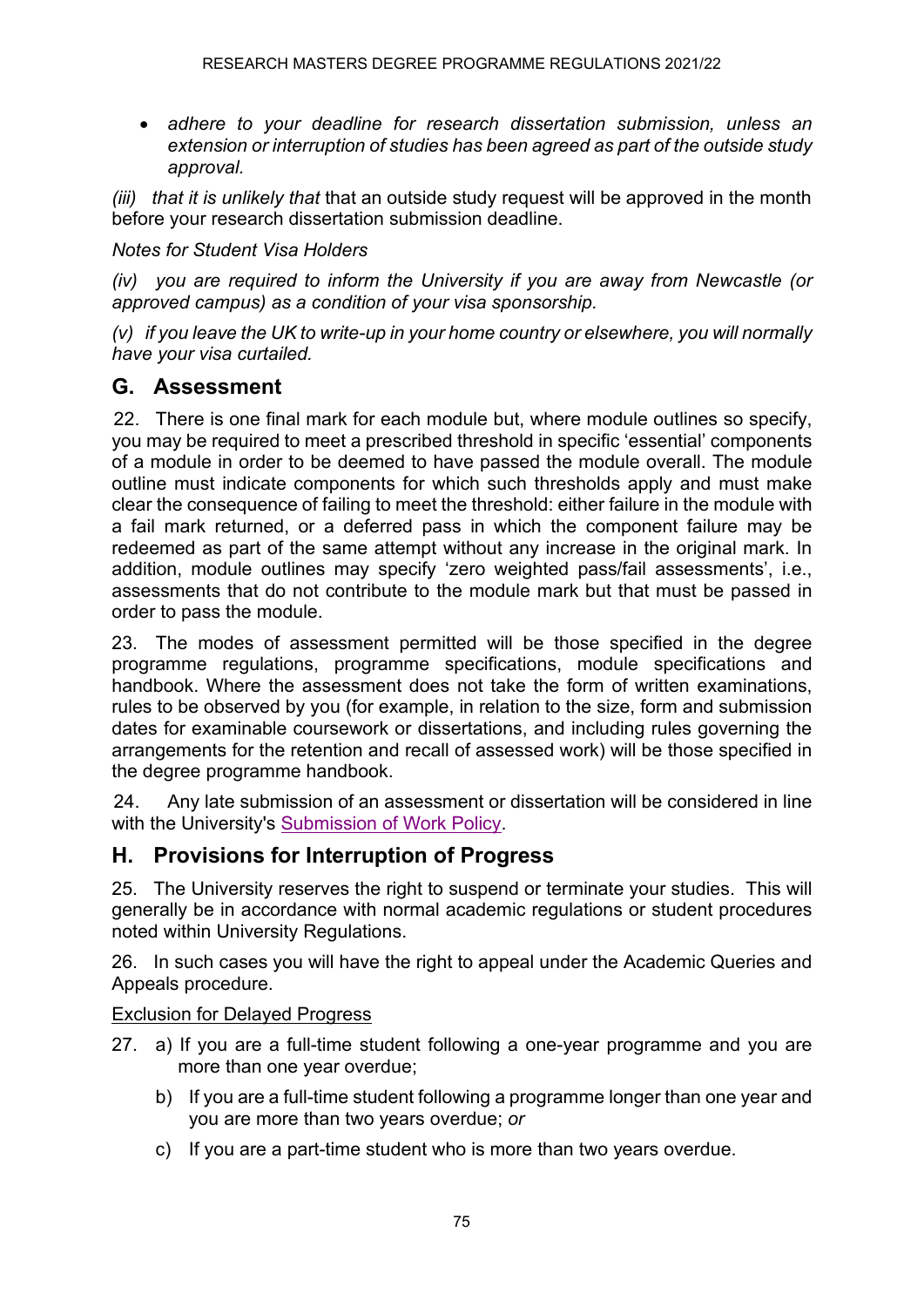You will automatically be excluded from further study unless given express permission by the Personal Extenuating Circumstances Committee. The Personal Extenuating Circumstances Committee will be advised by the Degree Programme Director on any quality and accreditation issues relevant your programme and on whether you have met the learning outcomes of the programme as currently delivered. The Personal Extenuating Circumstances Committee will specifically consider the needs of disabled students where the disability leads to delays in progress and take into account any recommendations from the Student Health and Wellbeing Service along with any recommendations arising from the Support to Study Procedure

#### Permission for Interruption of Normal Progress

28. Subject to Regulation 27 above, the Degree Programme Director may give you permission to interrupt normal progress within the programme;

#### Resumption of Normal Progress

29. When you resume normal progress, you will be entitled to proceed with your programme of study only under the regulations then applicable to the next and remaining stages of the programme. Any variation in module selection made necessary by the interruption will be considered as set out in Section D (Patterns of Study), with Personal Extenuating Circumstances Committee approval required if assessments need to be varied or set aside.

#### Permission to Repeat Tuition

30. You will only be permitted to repeat a period of tuition with the express approval of the Personal Extenuating Circumstances Committee. The Personal Extenuating Circumstances Committee may also consider the setting aside of previous assessment attempts (see Regulation L44). You will be required to pay tuition fees for any additional period of registration.

#### Assessment Requirements for Students Returning after an Interruption of Study

31. Where you are permitted by the Degree Programme Director to interrupt your programme of study at any time during a stage and are required to resume those studies at the same point during a subsequent academic year, any assessments completed prior to the date of interruption will be carried forward to the end of that stage. The Degree Programme Director may approve variations to the normal pattern of study where your programme has changed.

#### **J. Supervisory Arrangements**

32. The University requires that individual supervisors are appointed for the research project/dissertation element of your programme. This should normally be undertaken by a member of academic staff, who should be demonstrably research active and on the approved research supervisors list for the Academic Unit or Faculty. You should always have a second named person acting as advisor, either an additional disciplinary expert, the Degree Programme Director or School PGR Director.

*Note: The [Code of Practice for Research Degree](https://www.ncl.ac.uk/student-progress/pgr/publications/) Programmes provides details on changes to supervisory teams and on appropriate supervisory support for research students.*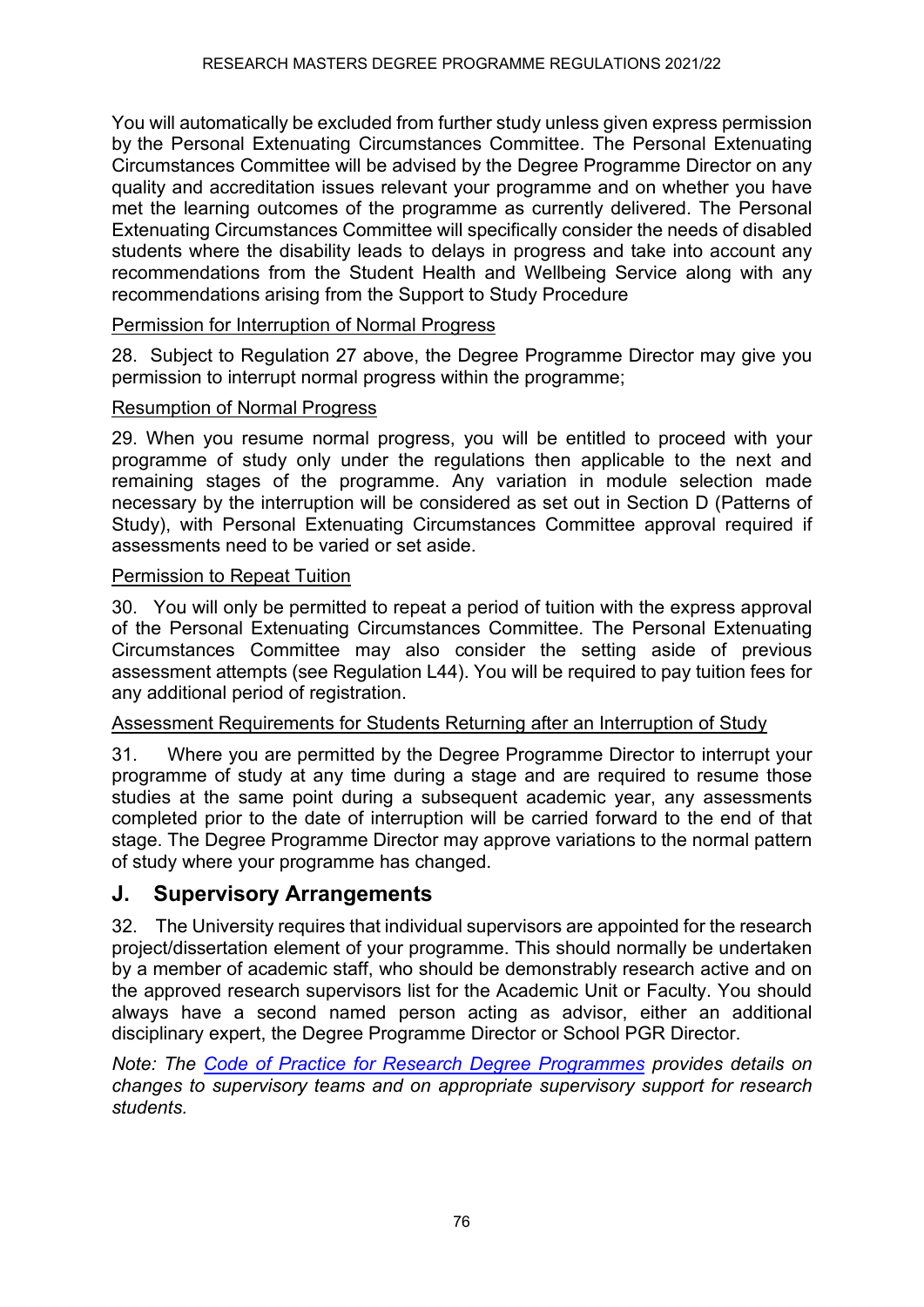# **K. Applications from Members of Staff of the University**

33. If you are a member of staff of the University, you may apply to undertake a parttime postgraduate programme in order to enhance your ability to carry out your current or agreed future work within the University provided that you hold an appointment which extends to cover the prescribed period of registration for your programme.

34. The relevance of the chosen programme to your employment at the University (or agreed future work) of the member of staff will be determined by the relevant Head of Academic Unit/Service and Dean of Postgraduate Studies (or relevant Pro-Vice-Chancellor in the case of staff who are not attached to faculties), before your academic suitability is considered by the relevant Degree Programme Director. Appeals against the decision of the Head of Academic Unit and Dean of Postgraduate Studies (or Pro-Vice-Chancellor) concerning the relevance of the programme will be determined by the Chair of the Staff Committee.

35. As a member of staff, you may be permitted to register for a postgraduate programme in your own Academic Unit, but in such a case all your work must be externally assessed.

36. If you are a member of staff registered for a postgraduate programme you will not normally be permitted to teach or examine in any aspect of the programme or to take part in discussion relating to the assessment of students in the programme.

## **L. Examination Committee**

37. An Examination Committee will be appointed for each award-bearing programme. An Examination Committee may be responsible for a number of programmes. Membership of an Examination Committee will include the relevant Degree Programme Director(s), named representatives of the main areas of study involved in the programmes and the appointed External Examiners. The membership of each Examination Committee will be agreed by the relevant Board of Studies and names of the Chair and Secretary reported to the appropriate Faculty Postgraduate Research Committee.

#### **Chair of the Examination Committee**

38. The Chair is responsible for conducting all meetings of the committee, and for ensuring that all decisions are taken by the committee in the full knowledge of all the performances for each student. In appropriate cases, the Examination Committee may delegate to the chair the right to consider and make decisions. In so doing, the chair should consult as many members of the committee as possible (including the internal and external examiners). Action taken by the Chair must be reported to the next scheduled meeting of the examination committee. The Chair will exercise discretion only in a manner consistent with the normal practices and any additional agreed principles of the committee. All agreed mark sheets, confirming decisions taken by the Examination Committee, will be signed by the Chair.

#### **Secretary**

39. The Examination Committee will appoint a Secretary who will be responsible for ensuring that all Examiners and Examination Committee Members are informed of meetings. The Secretary will also be responsible for keeping a record of all decisions reached by the committee. In all cases of the exercise of discretion, the reason for the decision will be recorded.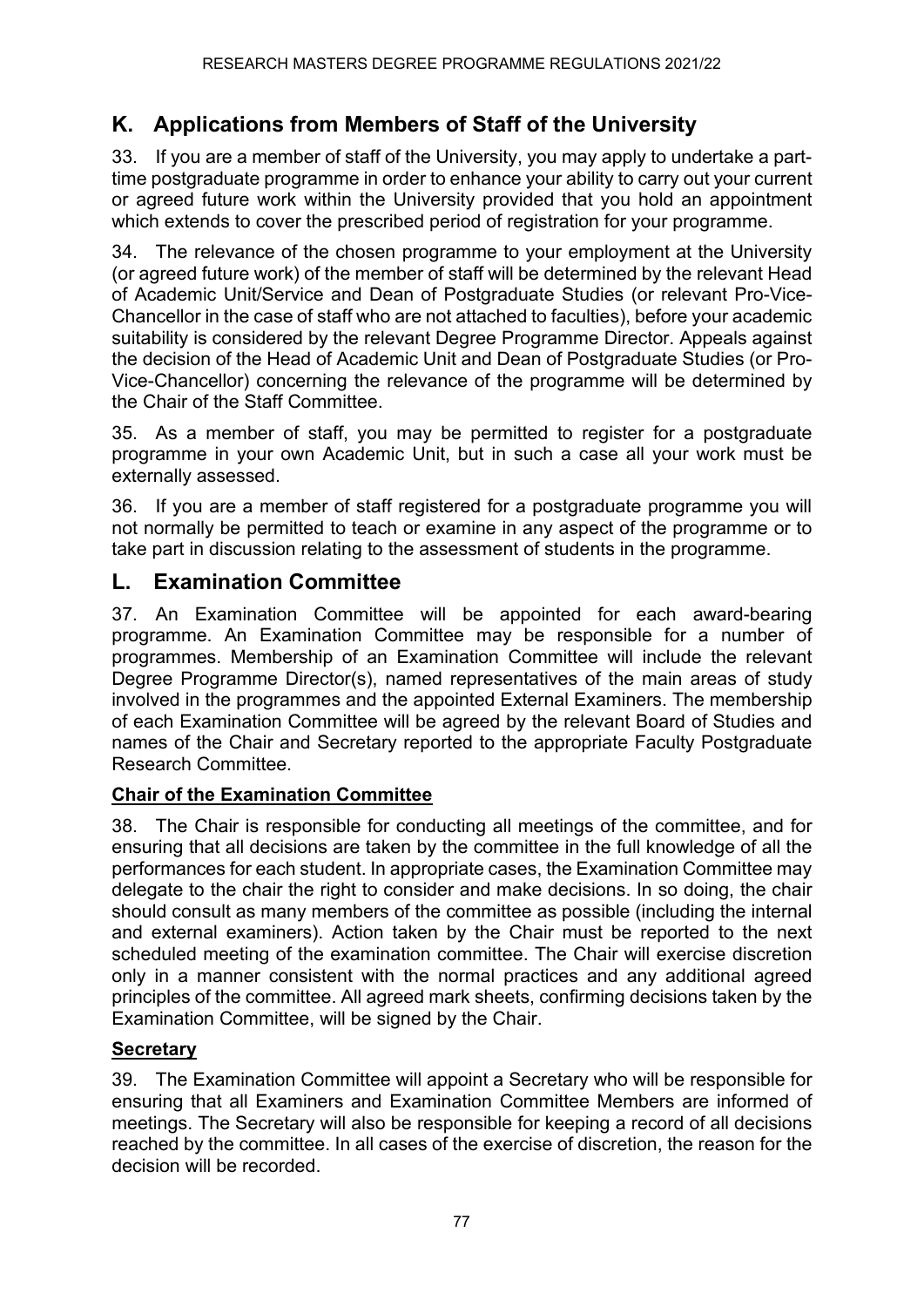#### **Personal Extenuating Circumstances (PEC) Committee**

40. A Personal Extenuating Circumstances Committee will be appointed by each Examination Committee to review and consider medical and mitigating circumstances which may have an effect on your performance. One Personal Extenuating Circumstances Committee can cover a number of programmes. This committee will normally consist of the Chair and Secretary of the Examinations Committee and two other senior members of academic staff, one of whom should be selected from outside of the academic unit. If the Secretary is not a member of academic staff, then a fourth senior member of academic staff must be appointed to the committee. The Chair of the PEC committee will report the Committee's recommendations, including a summary of action taken throughout the year by the Personal Extenuating Circumstances Committee, members and delegated staff, to the Chair of the Examination Committee.

41. If your academic performance is seriously affected by medical or personal circumstances, and you would like to request some adjustment to take account of this, you should submit a Personal Extenuating Circumstance Form in line with the [Personal Extenuating Circumstance policy.](https://www.ncl.ac.uk/students/progress/Regulations/Procedures/change/PEC.htm)

42. The Examination Committee will, accordingly, be made aware if medical or other circumstances have been put forward by you; however, no more detail than is necessary will be disclosed, and this will include no personal or medical details. All personal information will be handled by the Personal Extenuating Circumstances Committee and the Examination Committee in accordance with the requirements of data protection legislation. *Guidance on* [Personal Extenuating Circumstances](https://www.ncl.ac.uk/students/progress/Regulations/Procedures/change/PEC.htm) *[procedure](https://www.ncl.ac.uk/students/progress/Regulations/Procedures/change/PEC.htm) is provided by the Student Progress Service.*

43. You will be reminded annually by notice (in electronic or paper form) of the Personal Extenuating Circumstances procedure and reminded that applications should be made by in a timely manner. If you fail to disclose relevant circumstances to the Committee at the time of impact, this may lead to no adjustment being made to take account of the personal extenuating circumstances.

44. The Personal Extenuating Circumstances Committee will have the power to grant the following, subject to the appropriate evidence being provided for or by the student;

- a) Extensions within and beyond those permitted as part of the Submission of Work policy;
- b) Exemptions from minor elements of assessed work (normally a maximum of 20% of the module in question);
- c) Deferral of a formal examination or assessment attempt to the next normal occasion;
- d) Deferral of a formal examination or assessment attempt to a later normal occasion;
- e) Extraordinary examinations, including those outside of the regular assessment periods;
- f) Setting aside previous attempt(s) at a module, stage or semester and allowing repeat tuition if required;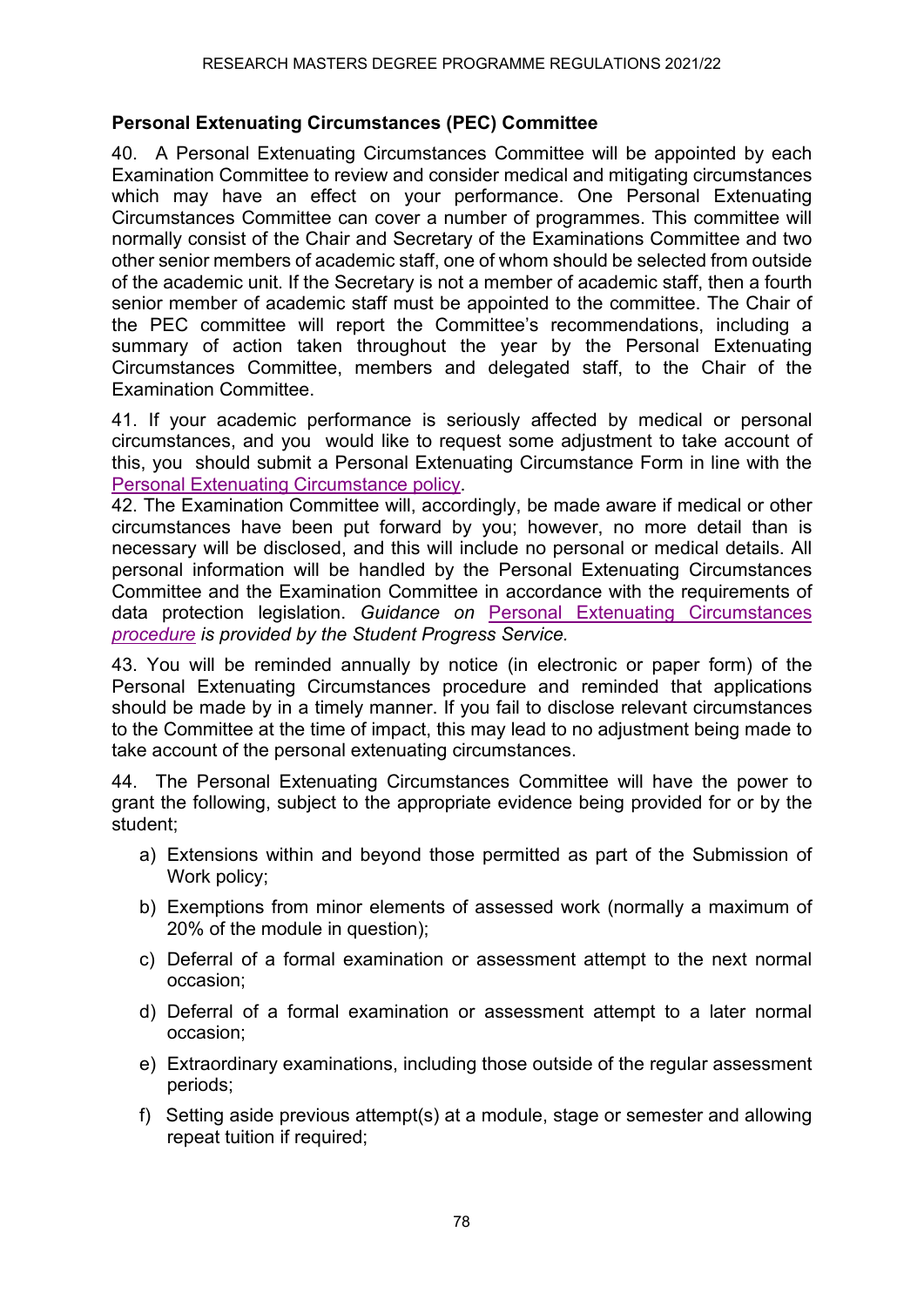- g) Allowing you to retake a module, semester or stage with tuition (subject to payment of the appropriate tuition fees);
- h) Allowing you to proceed to the next Stage of a programme carrying fails; and
- i) To provide the Examination Committee with an assessment of the scope and severity of mitigating circumstances affecting a student, which have not been addressed by a-h above (i.e., to recommend the use of discretion).

A PEC Committee may, on occasion, need to consider other adjustments in response to your personal extenuating circumstance case. Adjustments other than those listed in Regulation 44 a-i above must be approved by the appropriate Dean of Postgraduate Studies.

### **M. Absence from Examinations, Failure to Submit Assessed Work and Assessment Irregularities**

45. Where you have been absent without formal approval from an examination, a mark of zero will be returned for that component of the assessment. Where you have failed to submit any other element of the assessment, a mark of zero will be returned for that element. Any late submissions must be considered in line with the University's [Submission of Work Policy.](http://www.ncl.ac.uk/ltds/assets/documents/qsh-assmt-assessedwork-policy.pdf)

46. Where you have failed to comply with any other assessment requirement, the consequence, if any, stipulated in the programme or module handbook will apply.

47. The University's procedure for assessment irregularities will apply to any reported or suspected cheating or plagiarism. It should be clear that sanctions imposed under the [Assessment Irregularity Procedure](https://www.ncl.ac.uk/students/progress/Regulations/Procedures/assessment.htm) take precedent over the Examination Committee, and therefore cannot be overturned.

## **N. Marking Procedures**

48. All examiners should carry out assessments in accordance with the published assessment criteria available in programme handbooks.

49. In line with the University's Policy and [Guidance on Moderation and Scaling](http://www.ncl.ac.uk/ltds/assets/documents/qsh-assmt-modscal-pol.pdf) the following will constitute the procedure and, where appropriate, minimum requirements, for marking throughout the University.

- a) All marking will be guided by the marking criteria, which will be published in the degree programme handbook
- b) Each Examination Committee will have a written Moderation and Scaling policy which should comply with the University's guidance
- c) When coursework is submitted late but remains eligible for a capped mark, the mark that would have been awarded had the work been submitted on time must be recorded and must be available to the Examination Committee, if required.

# **P. Assessments and Conduct of Examinations**

50. You must follow the rules governing the conduct of University examinations published by the Academic Registrar [\(https://www.ncl.ac.uk/exams/rules/\)](https://www.ncl.ac.uk/exams/rules/). Alternative arrangements may be made for students with permanent or temporary disabilities in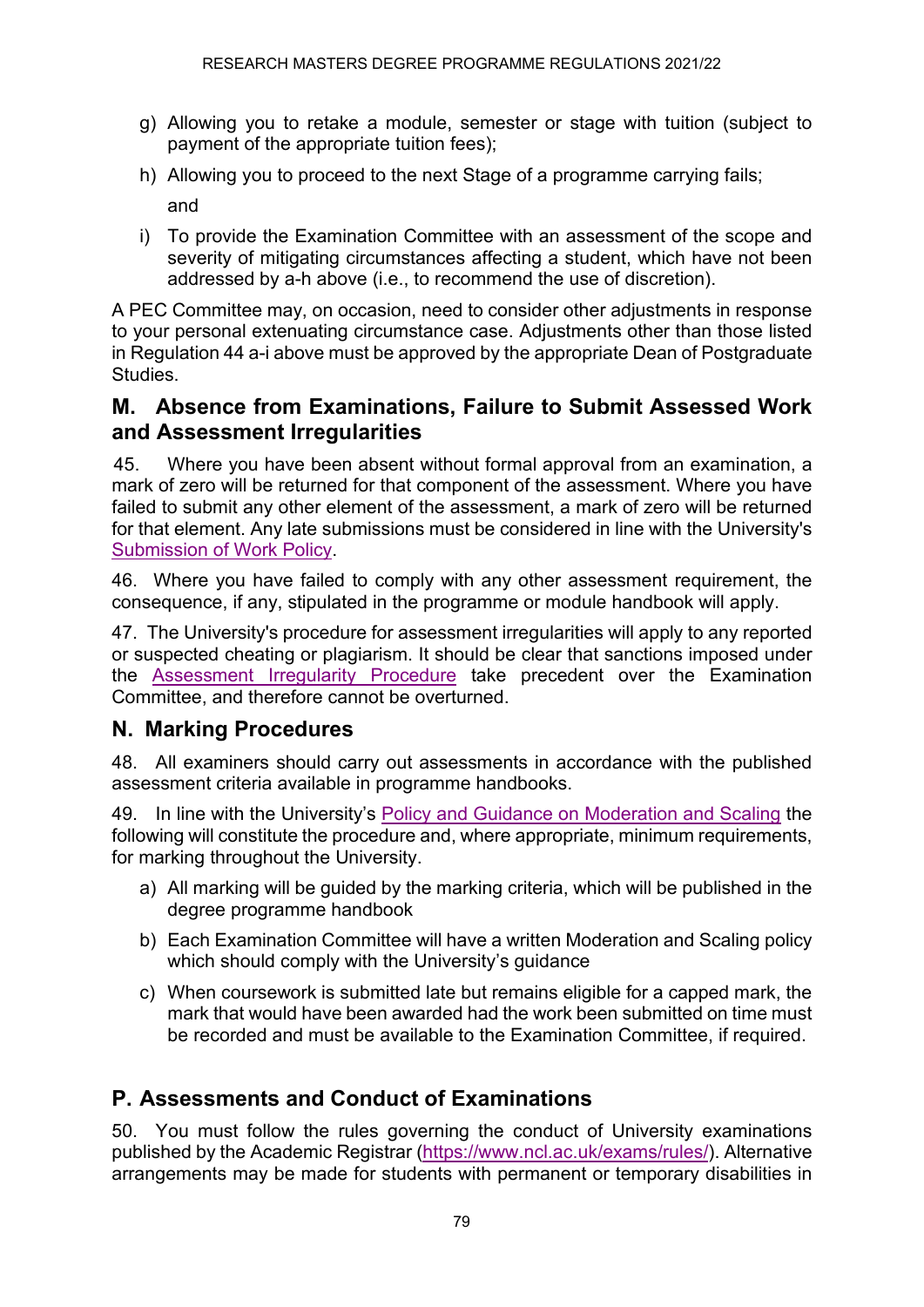accordance with the [Student Health and Wellbeing Assessment and Examination](https://www.ncl.ac.uk/exams/alternative-arrangements/#examarrangements)  [Provision.](https://www.ncl.ac.uk/exams/alternative-arrangements/#examarrangements)

51. If you register for a module or other programme of study, you automatically register for the related assessment.

52. You are required to present yourself for all components of an examination for which you have entered. If you fail to attend, you will be subject to the terms of the Assessment Regulations for Taught Programmes (except where the consideration of an 'aegrotat' (see Regulations 100-103 for definition) degree is appropriate.

53. You are expected to retain all forms of assessed work returned to you after marking. Assessed work so retained may be recalled from students, if required by external examiners or for examination review purposes, or for quality assessment or audit purposes. Rules governing the arrangements for the retention of assessed work are specified in the [Policy on Disclosure of Marks and Return of Assessed Work.](http://www.ncl.ac.uk/ltds/assets/documents/qsh-assmt-assessedwork-policy.pdf)

54. Any examination invigilator will, on finding an irregularity in your conduct in the examination room, warn you of the nature of the suspected irregularity, confiscate any illicit material, and tell you that a report of this event will be made in writing to the Chair of the Examination Committee and to the Academic Registrar.

55. If your examination script, or other work submitted for assessment contains the unacknowledged work of another, either verbatim or in substance, or contains fabricated research results, or is found to be a case of self- plagiarism, you will be subject to the University's [Assessment Irregularity Procedure.](https://www.ncl.ac.uk/student-progress/policies/procedures/assessment%20irregularities/)

At an assessment irregularity interview you may be asked questions similar to a viva on your work to establish the ownership of the work

56. For the purposes of determining the number of attempts which a candidate may have for an examination, an extraordinary examination or approved deferral, counts as the same attempt as the examination for which it was granted.

## **R. Return of Marks**

57. The mark for each module on a Research Masters degree programme, postgraduate diploma or postgraduate certificate must be returned to the Examination Committee and disclosed to you using the University Common Scale for the return of marks below:

|           | <b>Marking scale</b><br>applicable to level 7<br>modules and master's<br>programmes | <b>Marking scale</b><br>applicable to modules<br>below level 7 | <b>Marking scale</b><br>applicable to<br>postgraduate certificate<br>and diploma<br>programmes |
|-----------|-------------------------------------------------------------------------------------|----------------------------------------------------------------|------------------------------------------------------------------------------------------------|
| $0 - 39$  | Fail                                                                                | Fail                                                           | Fail                                                                                           |
| 140-49    | Fail                                                                                | Pass                                                           | Fail                                                                                           |
| $50 - 59$ | Pass                                                                                | Pass                                                           | Pass                                                                                           |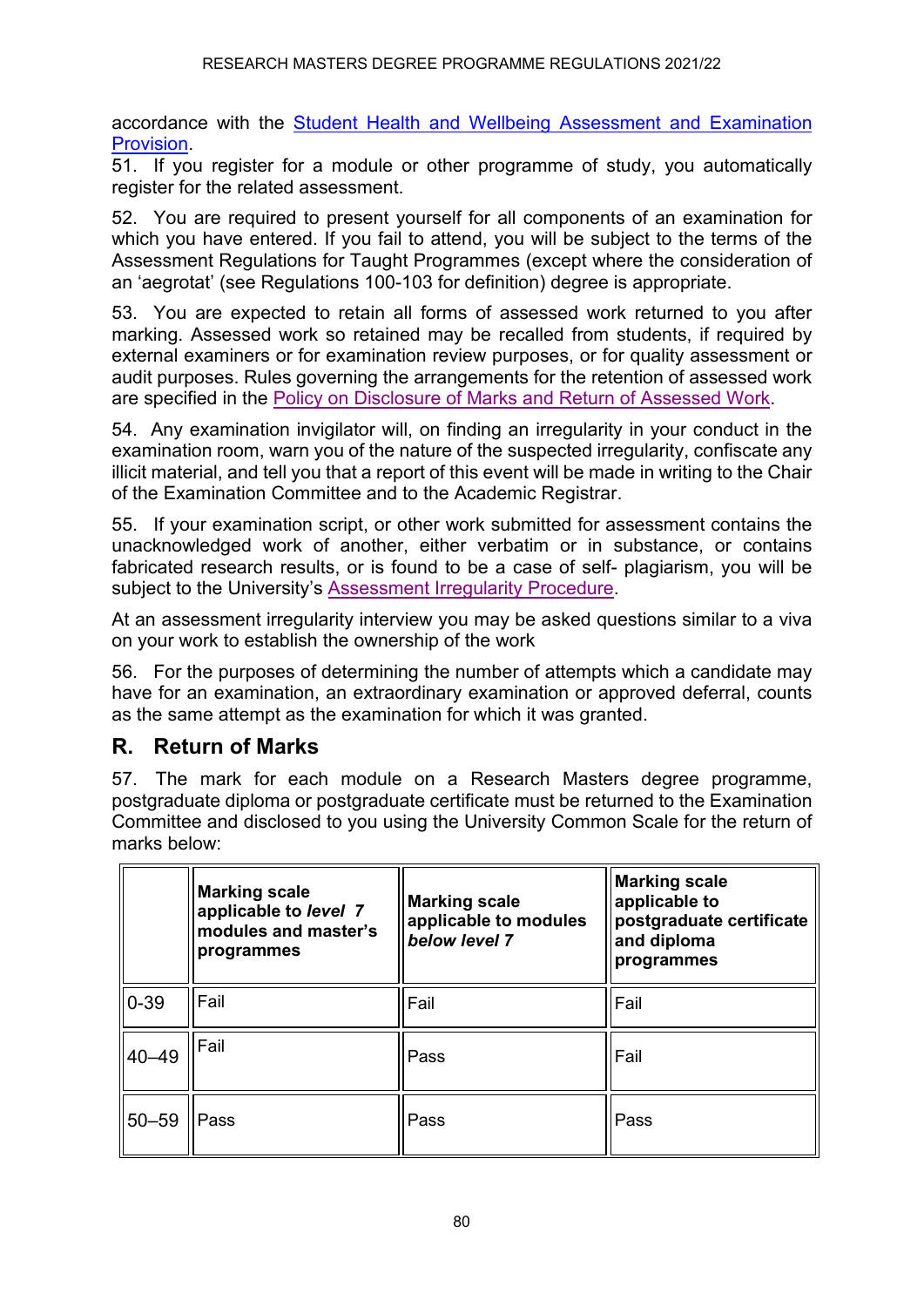|                 | $  60-69  $ Pass with Merit | <b>Pass with Merit</b>       | Pass |
|-----------------|-----------------------------|------------------------------|------|
| $\frac{1}{100}$ | Pass with Distinction       | <b>Pass with Distinction</b> | Pass |

58. The final mark returned for the assessment of any module, will be rounded to the nearest whole number on the marking scale.

59. The rounding of marks will follow the regulation: decimal marks with a decimal component of 0.5 or larger will be rounded up to the next whole number; marks with a decimal component of less than 0.5 will be rounded down to the next whole number.

# **S. Releasing and Adjusting Marks**

60. Marks awarded for coursework and examinations will be disclosed to you as soon as they are available and within 20 working days. It should be made clear to you that the marks are provisional marks only and will be subject to review, and to possible moderation.

# **T. Credits Required and Using Credit Value**

61. You are required to study 60 credits for a postgraduate certificate, 120 credits for a postgraduate diploma and 180 credits for a Research Masters degree in line with the requirements outlined in the University's *Qualifications and Credit Framework*. All modules of a programme contribute towards the final award and its classification. The weighting of modules for assessment purposes will correspond to the credit value of the module specified in the relevant programme regulations. Such weighting of modules may be adjusted in accordance with any programme regulations only to allow for additional weighting allocated to non-modular aggregated assessment.

#### **U. Progression within Research Masters Programmes**

62. Where there are progression requirements specified in the programme regulations, you must, before proceeding from one stage to another, satisfy the examiners in the assessment for each module of that stage. This may require your profile of modules to be considered by the Chair of the Examination Committee prior to being allowed to progress to the research dissertation.

## **V. Reassessment**

63. If you pass a module, including by discretion, you cannot be reassessed for any component of that module.

64. If you fail modules you are entitled to one reassessment for each taught module failed at the first attempt provided that: no more than 40 credits of the taught element of the programme are failed at the first attempt.

65. The deeming of a first attempt failure on a module as a 'condoned fail' in W70 (b) does not remove the right to reassessment. If you have one or more modules deemed to be condoned fails, you may still undertake reassessment in those modules either for the purpose of improving your transcript or the purpose of improving your overall average (calculated as prescribed in X72).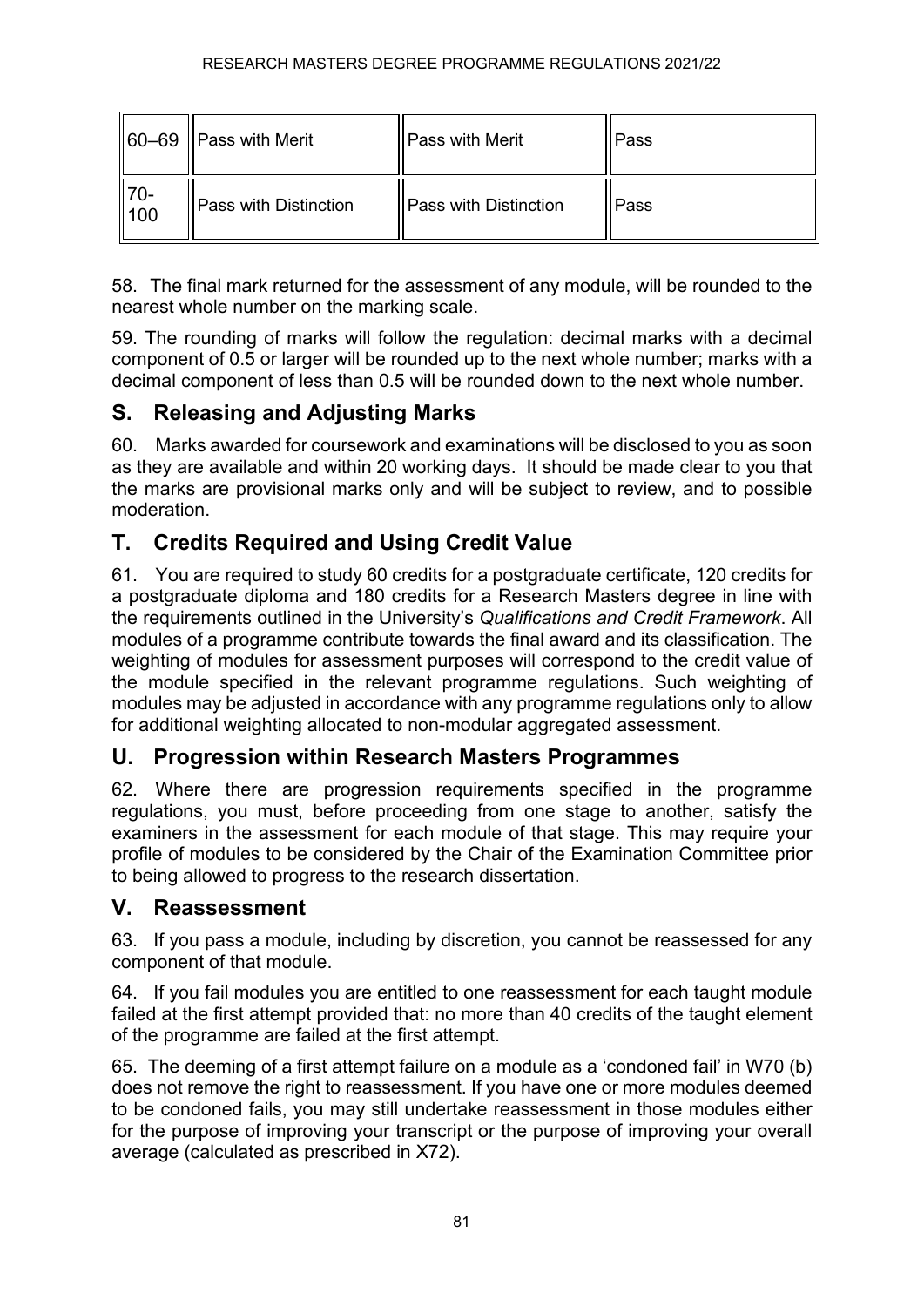66. The form of the reassessment at any stage may vary from the original, at the discretion of the Board of Studies. The Board of Studies may delegate this authority to the Examination Committee, but if you are to be reassessed you must be informed of the style of the reassessment to be adopted, including identification of various assessment components and weightings. Changes to the format of assessment must apply to the whole cohort.

67. If you fail more than 40 credits at the first attempt of the taught element of the programme you will not normally be permitted to continue or be reassessed without the explicit consent of the Examination Committee.

68. If you are entitled to a second attempt, you will automatically be entered for failed modules (and any failed non-modular aggregated assessments) at the next available occasion of assessment (normally in August/September of the same academic year as the first attempt) or at an alternative occasion designated by the Examination Committee. The timing of any reassessment will be such that your progression is not unduly delayed. The Examination Committee may stipulate a period for reassessment which is outside the University's normal assessment and resit periods.

## **W. Principles of Discretion**

69. The Examination Committee has the discretion to override the normal regulations to pass you, in the whole (or any part) of the assessment, at any stage. Your case will be considered on its own merits, but students in similar circumstances must be treated in a consistent manner, however, discretion must not be used to your disadvantage.

70. Despite your student's results, while taking account of any requirements for professional accreditation, the Examination Committee may, in its ultimate discretion (and where applicable):

- a) Deem you to have passed specific modules including core modules,
- b) Deem first attempt failures on one or more Level 7 modules on a classified programme to be 'condoned fails', provided that:

i. You have passed all other taught modules

ii. The relevant marks are in the range 40 – 49 and

iii. You do not accumulate more than 20 credits in condoned fails (10 credits for students registered for a Postgraduate Certificate).

A condoned fail will be treated as a fail for the purposes of Regulations V64 – V67, but a condoned fail will not diminish eligibility for a Merit or Distinction under Regulation AA81. In such circumstances you will retain the right to a second attempt at the module, subject to the provision of Section V Reassessment.

c) Make you an award or a higher aware, or decide on a higher degree classification, subject to any restriction specified elsewhere in the regulations.

71. Where the Examination Committee exercises discretion the reasons for the decision must be recorded in the minutes. The reasons for exercising or not exercising discretion will be recorded in the minutes of the proceedings in every case where the exercise of discretion is considered, both those where such consideration is required under Regulation AA81-82 or where it is considered on other grounds. The minutes will record the issues raised and the decisions reached, whilst maintaining, wherever possible, the anonymity of Examination Committee members contributing to the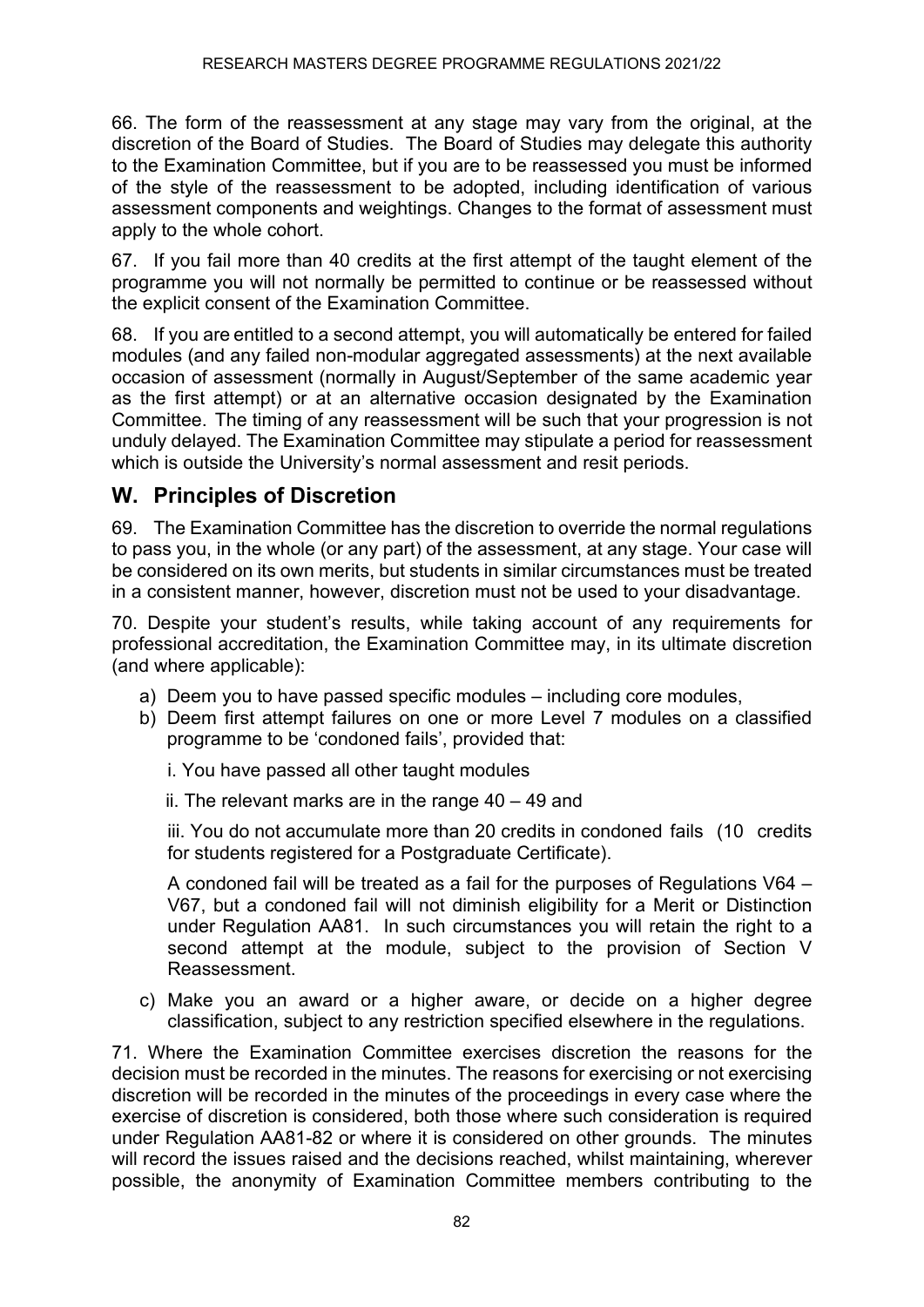debate. Chairs of Examination Committees should report in writing annually to the relevant Board of Studies on the exercise of discretion for the recent examination sessions. Reports should then be forwarded to Faculty Postgraduate Research Committees for review.

### **X. Use of Marks after Reassessment or Discretion**

72. Where you have achieved a passing mark following reassessment, or has been deemed to have passed in an assessment by the exercise of discretion, the actual (uncapped) module mark achieved by you, using the normal University scale, will be shown on the transcript, with an appropriate note if discretion has been applied, and a statement that a mark of 50 will be used in any calculations. However, in such cases, the Examination Committee may, in its ultimate discretion, have regard to the actual module mark obtained at the second occasion of assessment. Where you fail a module after reassessment, the better of the two marks for the module will be used in calculations.

## **Y. Nature of the Dissertation Examination**

73. The examination will consist of a review and assessment of your research dissertation (and where appropriate other artefacts) by one Internal and one External Examiner nominated by the Head of Academic Unit and appointed by the Dean of Postgraduate Studies.

You may be required to take an oral examination in addition to submitting a research dissertation.

74. A member of the Supervisory Team will not be appointed as an Internal Examiner. Where the University is unable to appoint an Internal Examiner a second External Examiner will be appointed.

75. The Examiners will determine whether or not you should be examined orally. The normal practice will be that an oral examination is only convened when the External Examiner contacts the Graduate School to request an oral examination. Such a request will be considered by the Dean of Postgraduate Studies. If approved, the Research Dissertation Supervisor will be asked to co-ordinate the arrangements.

76. In all cases where two External Examiners are appointed and an oral examination is required by the examiners, the Dean of Postgraduate Studies will also appoint an independent member of University staff who will chair the oral examination. In all cases where the Dean of Postgraduate Studies has determined that an Independent Chair is required, where possible the independent chair should normally be from outside your Academic Unit. *(The [Code of Practice for Research Degree Programmes](https://www.ncl.ac.uk/student-progress/pgr/publications/) provides further details in the section, 'Criteria for Appointment of Examiners').*

77. Where an oral examination is held, the purpose of such an examination is to enable the examiners to:

- a) establish that the research has been undertaken by you;
- b) test your ability to defend your work;
- c) establish whether you have a satisfactory knowledge of the wider field surrounding the research topic.

78. If an oral examination is required, your Research Dissertation Supervisor may, at your request, be present during the oral examination but will make no contribution to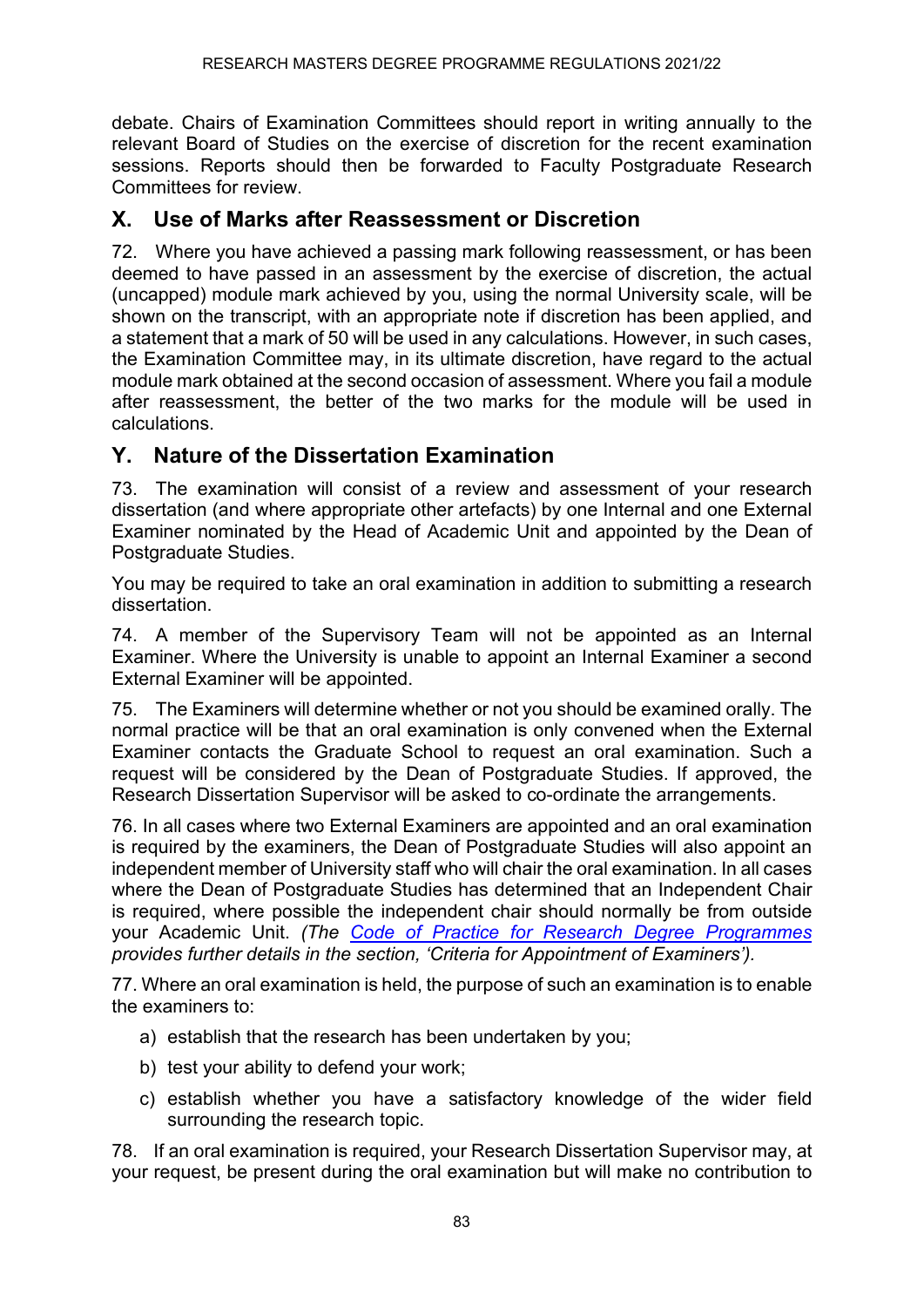the examination. However, in all cases, the Research Dissertation Supervisor should be available to be consulted by the Examiners on the occasion of the oral examination and will have the right to confer with the examiners on request.

79. In examining your research dissertation, the Examiners should take into consideration both the extent and merit of the work submitted and the quality of the exposition. With regard to the extent of the work, the examiners should satisfy themselves that your work shows evidence of adequate industry and application. With regard to the merit of the work, you are expected to show distinct ability in conducting research investigations and in testing ideas, whether your own or others'. The exposition of the work in the research dissertation must be clear and must show that you understand the relationship of the work embodied in the research dissertation and the theme of that work to a wider field of knowledge.

## **Z. Recommendations Open to the Examiners**

80. Following submission and examination of your research dissertation, the examiners should return an agreed mark and make one of the following recommendations:

- a) That you be awarded the relevant Research Masters degree;
- b) That you be allowed to revise and resubmit your research dissertation, normally within a period of six months of receiving formal notification of the revisions to be made. The revised research dissertation will be examined by your Internal Examiner;
- c) That the Research Masters degree is not awarded and that you be returned to the Examination Committee for consideration of a postgraduate diploma or postgraduate certificate.

# **AA. The Award and Classification of Research Masters Degrees**

81. You are entitled, as of right, for the award of an appropriate Research Masters degree if all the requirements for the award are met and all the modules in the degree programme are passed (at either first or second attempt).

If you pass all core modules and fail up to 20 credits of non-core modules from the taught stage of the programme (whether after one attempt or two) you will be entitled to the appropriate Research Masters degree or Postgraduate Diploma, provided that the weighted average mark for all modules and all non-modular aggregated assessment (taking credit values into account) is at least 50. In classified programmes, you will be eligible as of right only for the award of a pass only; you would be entitled to a Merit or Distinction, as indicated by your final programme average, only if you have passed all modules (at either first or second attempt, or have accumulated no more than 20 credits in condoned fails). The same principle applies to the award of a Postgraduate Certificate to a student failing up to 10 credits of non-core modules.

82. The class of your award is determined as follows and returned to the Graduate School by the Examination Committee:

a) You are entitled to the class of degree yielded by the final programme average for all modules and all non-modular aggregated assessment taking credit values into account.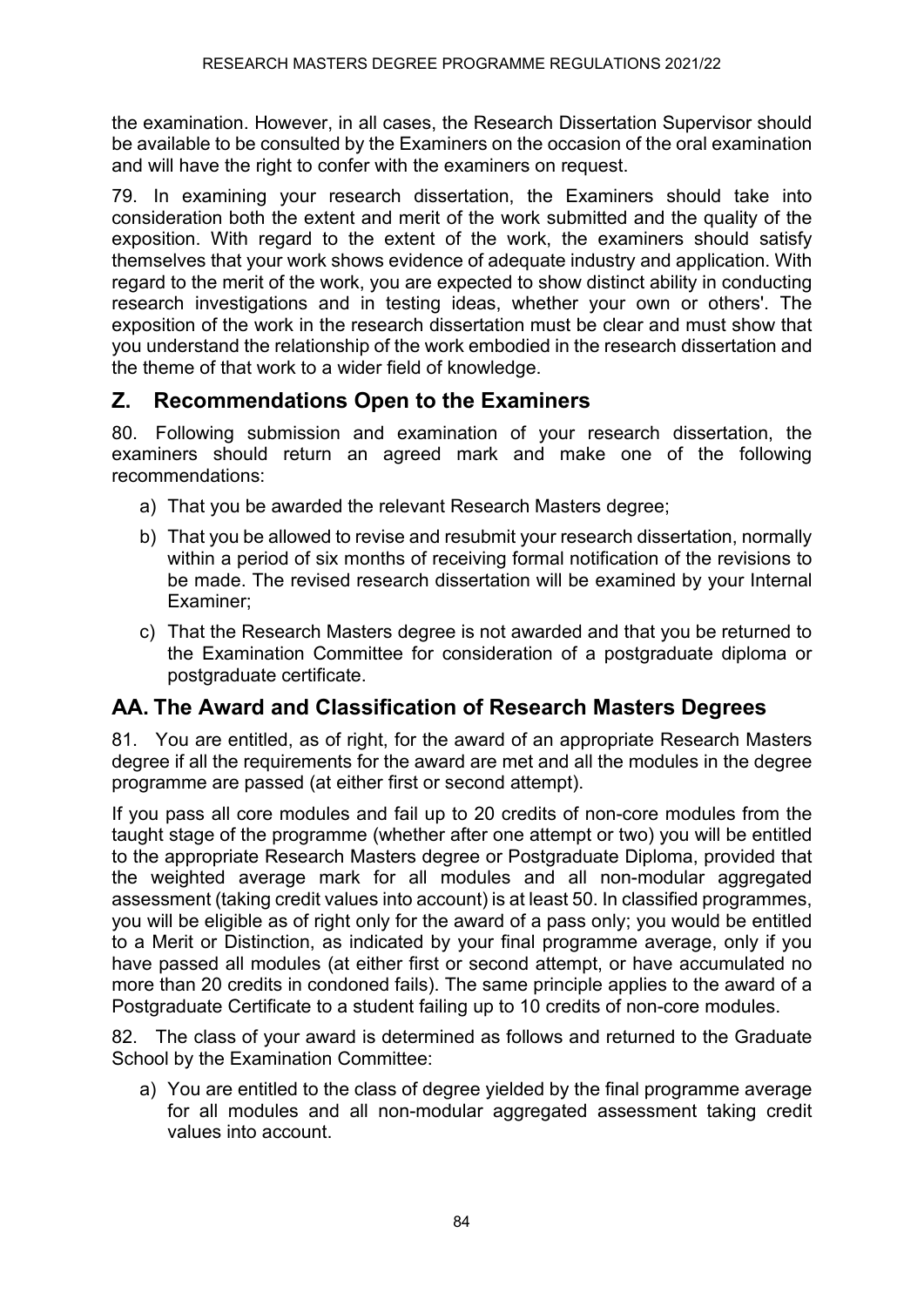- b) If you have a final programme average within two marks (after rounding of marks) of a class boundary, you will always be considered for the next higher class of award, taking account of:
	- i. The overall profile of individual marks achieved in modules;
	- ii. Exceptional performance in the research dissertation, as recommended by the examiners;
	- iii. Progressive improvement in your performance
- c) The Examination Committee when considering the exercise of discretion, will also take into account any recommendation from the Personal Extenuating Circumstance Committee on the effect and scope of Medical or other mitigating circumstances affecting you that were submitted to the Personal Extenuating Circumstance Committee.

However, the Examination Committee are not limited to this category of student when considering the use of discretion.

## **BB. Award of a Postgraduate Diploma (exit award)**

83. If you are a Research Masters degree student and fail to meet the criteria for the Research Masters degree, you can be recommended for the award of a Postgraduate Diploma by the Examination Committee:

- a) Where there is an associated Postgraduate Diploma, this may be awarded using the criteria laid down in those regulations;
- b) Where there are no associated regulations, a Postgraduate Diploma may be awarded to if you have achieved an average mark of at least 50 over the course of 120 credits, which may include the dissertation element.

84. If you are not entitled to a Postgraduate Diploma as of right, you may be recommended for a postgraduate diploma by the Examination Committee, using its ultimate discretion under Regulations W69-71.

85. The award of a Postgraduate Diploma as an exit award is not classified.

# **CC. Award of a Postgraduate Certificate (exit award)**

86. If you are a Research Masters degree or Postgraduate Diploma student, who fails to meet the criteria for the Research Masters degree or Postgraduate Diploma, you can be recommended for the award of Postgraduate Certificate by the Examination Committee:

- a) Where there is an associated Postgraduate Certificate, this may be awarded using the criteria laid down in those regulations;
- b) Where there are no associated regulations, a Postgraduate Certificate may be awarded if you have achieved an average mark of at least 50 over the course of 60 credits.

87. If you are not entitled to a Postgraduate Certificate as of right, you may be recommended for a Postgraduate Certificate by the Examination Committee, using its ultimate discretion, under Regulations W69-71.

88. The award of a Postgraduate Certificate as an exit award is not classified.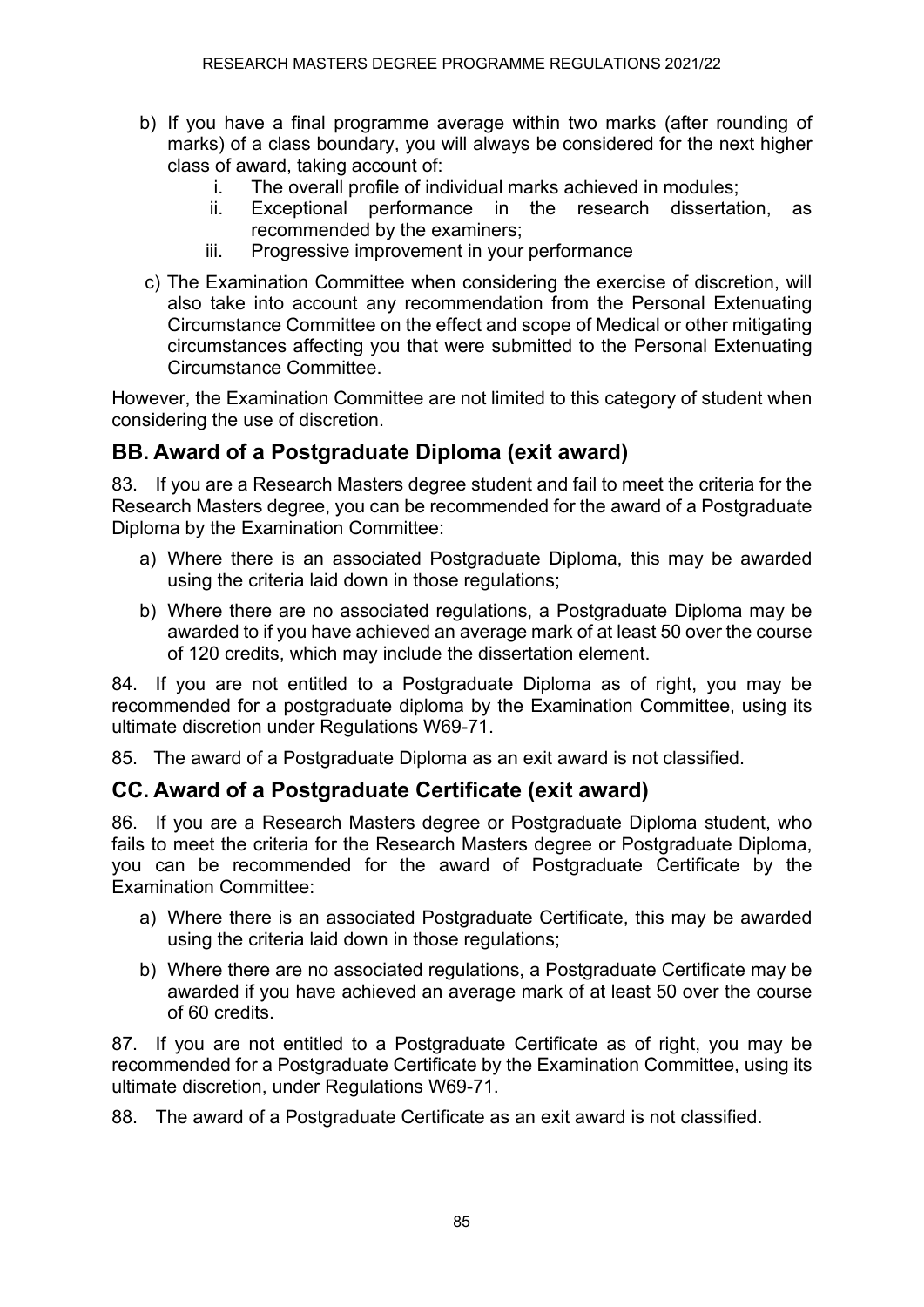## **DD. Minor Revisions or Corrections**

89. Where resubmission of the research dissertation is required, you will normally be required to make the revisions within six months of receiving formal notification of the revisions to be made.

90. In exceptional cases, an extension of time for making the corrections may be granted by the appropriate Degree Programme Director, subject to you presenting a case justifying such an extension, supported by your Research Dissertation Supervisor. Any extensions should be notified to the School and Graduate School.

91. It will be the expectation that the research dissertation will not require referral back to the External Examiner and that you will not be expected to undergo a further oral examination. However, if the Internal Examiner feels that it is appropriate following reconsideration of the research dissertation after the revisions have been made, the Internal E External Examiner. Where a research dissertation is thus referred to the External Examiner, the examiners may determine that a further oral examination is required.

#### **EE. Recommendations After Resubmission of the Dissertation for Re-examination by the Internal Examiner**

92. Where you have been permitted to revise and resubmit a research dissertation the options open to the examiners when re-examining the research dissertation will be those set out in Regulations 80 (a) or (c) only.

## **FF. Provision of Information about Revisions Required**

93. In all cases where you are required to make revisions to a research dissertation, it will be the responsibility of the examiners to provide full details of the corrections and/or revisions required. The Examiners will provide you and your Research Dissertation Supervisor, as soon as possible after the examination, with a written statement of the nature of the changes they wish to see made to the research dissertation. The Examiners should also attach a copy of this statement to their final report which the Graduate School will share with you and your Research Dissertation Supervisor. When forwarding the final report to the you, it will be made clear to you that resubmission will not guarantee the award of a qualification.

## **GG.Communication of the Result**

94. In any case where an examiner chooses to give you an informal indication as to the recommendation that will be put forward, the examiner concerned must stress that the recommendation is subject to ratification. Only the Graduate School, on behalf of the Academic Registrar is empowered to issue the official result and provide notification of this to you.

#### **HH. Disagreement between the Examiners**

95. If there is a disagreement between the Examiners of the research dissertation where possible they will initially collaborate to resolve the matter. Where there is irreconcilable disagreement between the Examiners an additional independent External Examiner will be appointed.

96. The additional Examiner will be told that the original Examiners have failed to reach agreement but will not have sight of their report. The additional External Examiner will be asked to read the student's research dissertation and decide whether